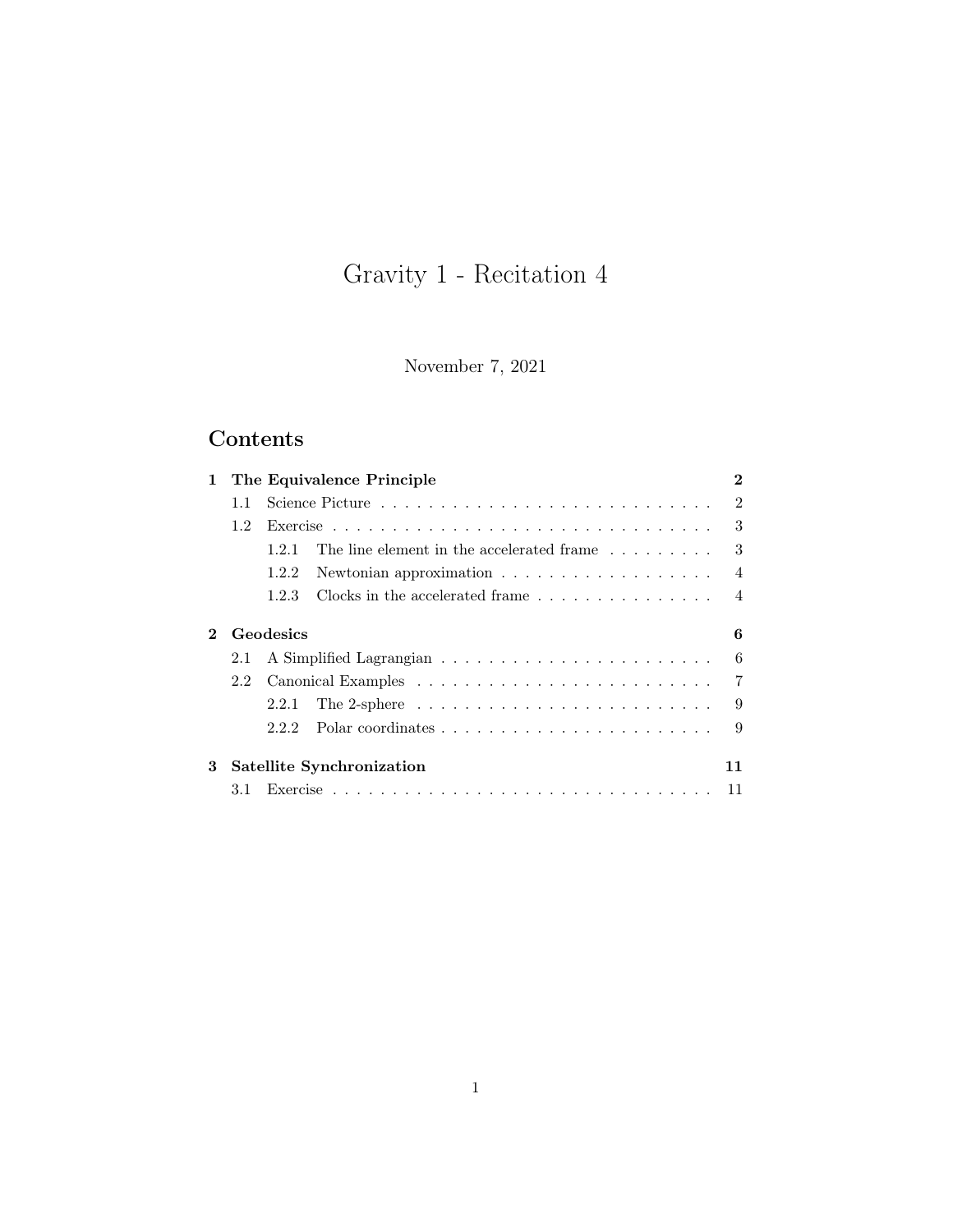### <span id="page-1-0"></span>1 The Equivalence Principle

### <span id="page-1-1"></span>1.1 Science Picture

We summarize the equivalence principle in two equivalent pictures. The acceleration is constant and the gravitational field is homogeneous. To go from figure 1 to figure 2, and vise versa, move either the acceleration of the frame or the gravitational field to the other side of the "equation" with a change of sign (direction of the arrow). The red curves are the trajectories of any(!) particle with an initial horizontal velocity, in the given frame. No other forces are present. For inhomogeneous field the equivalence is valid in a small region of space and a short time, i.e., in a small region of spacetime.



Figure 1: Equivalence principle picture 1



Figure 2: Equivalence principle picture 2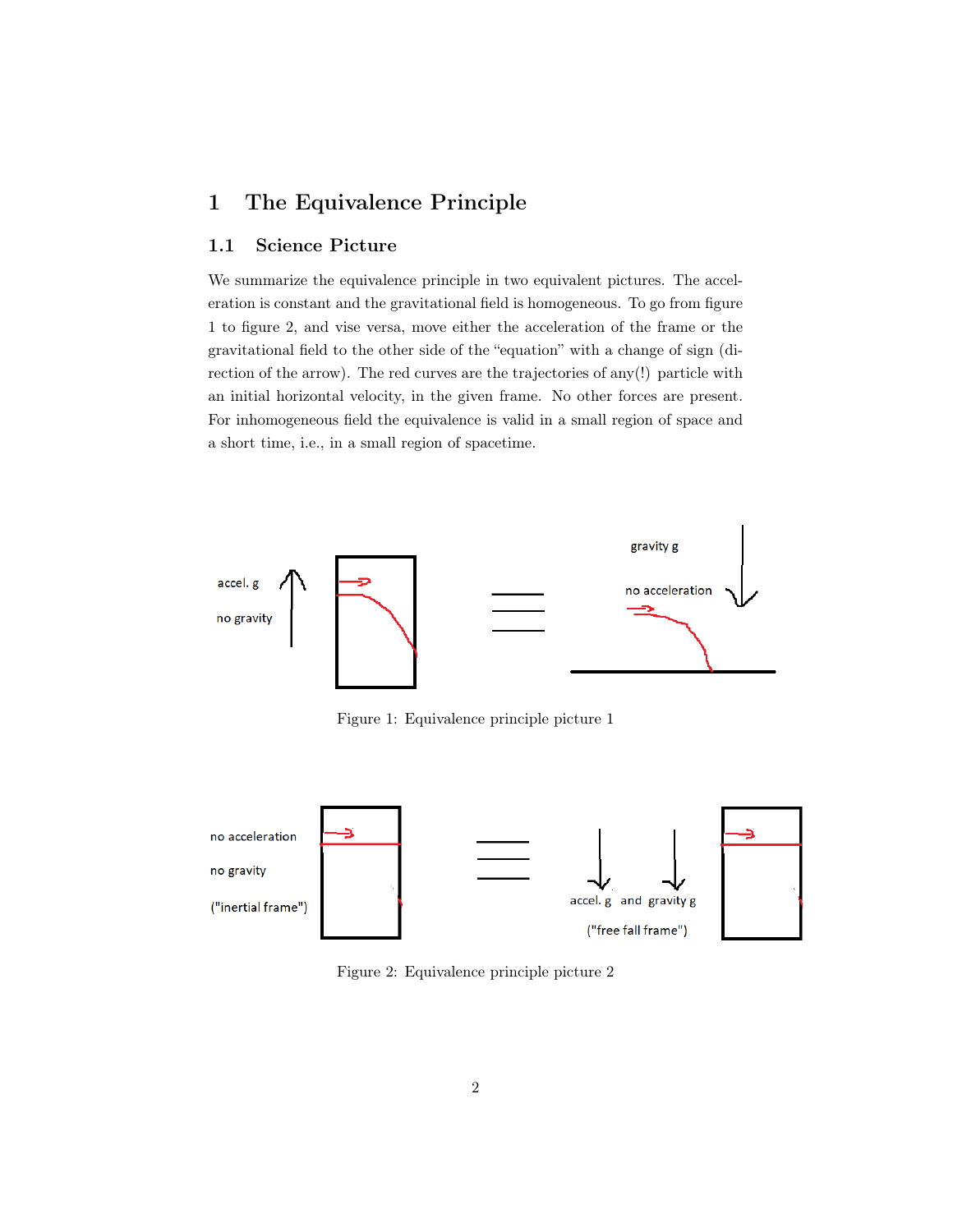### <span id="page-2-0"></span>1.2 Exercise

1. Transform the line element of special relativity from the usual Cartesian coordinates  $(t, x, y, z)$  to new coordinates  $(t', x', y', z')$  related by

<span id="page-2-2"></span>
$$
ct = c\left(\frac{c}{g} + \frac{x'}{c}\right) \sinh\left(\frac{gt'}{c}\right)
$$
  

$$
x = c\left(\frac{c}{g} + \frac{x'}{c}\right) \cosh\left(\frac{gt'}{c}\right) - \frac{c^2}{g}
$$
  

$$
y = y'
$$
  

$$
z = z'
$$
 (1)

where  $g$  is a constant with the dimensions of acceleration.

2. For  $\frac{gt'}{c} \ll 1$  show that this corresponds to a transformation to a uniformly accelerated frame in Newtonian mechanics.

3. Show that an at-rest clock in this frame at  $x' = h$  runs fast compared to a clock at rest at  $x' = 0$  by a factor  $\left(1 + \frac{gh}{c^2}\right)$ . How is this related to the equivalence principle?

#### <span id="page-2-1"></span>1.2.1 The line element in the accelerated frame

The differentials of [\(1\)](#page-2-2) are

$$
cdt = c \left( 1 + \frac{gx'}{c^2} \right) \cosh\left(\frac{gt'}{c}\right) dt' + \sinh\left(\frac{gt'}{c}\right) dx'
$$
  
\n
$$
dx = c \left( 1 + \frac{gx'}{c^2} \right) \sinh\left(\frac{gt'}{c}\right) dt' + \cosh\left(\frac{gt'}{c}\right) dx'
$$
  
\n
$$
dy = dy'
$$
  
\n
$$
dz = dz'
$$
\n(2)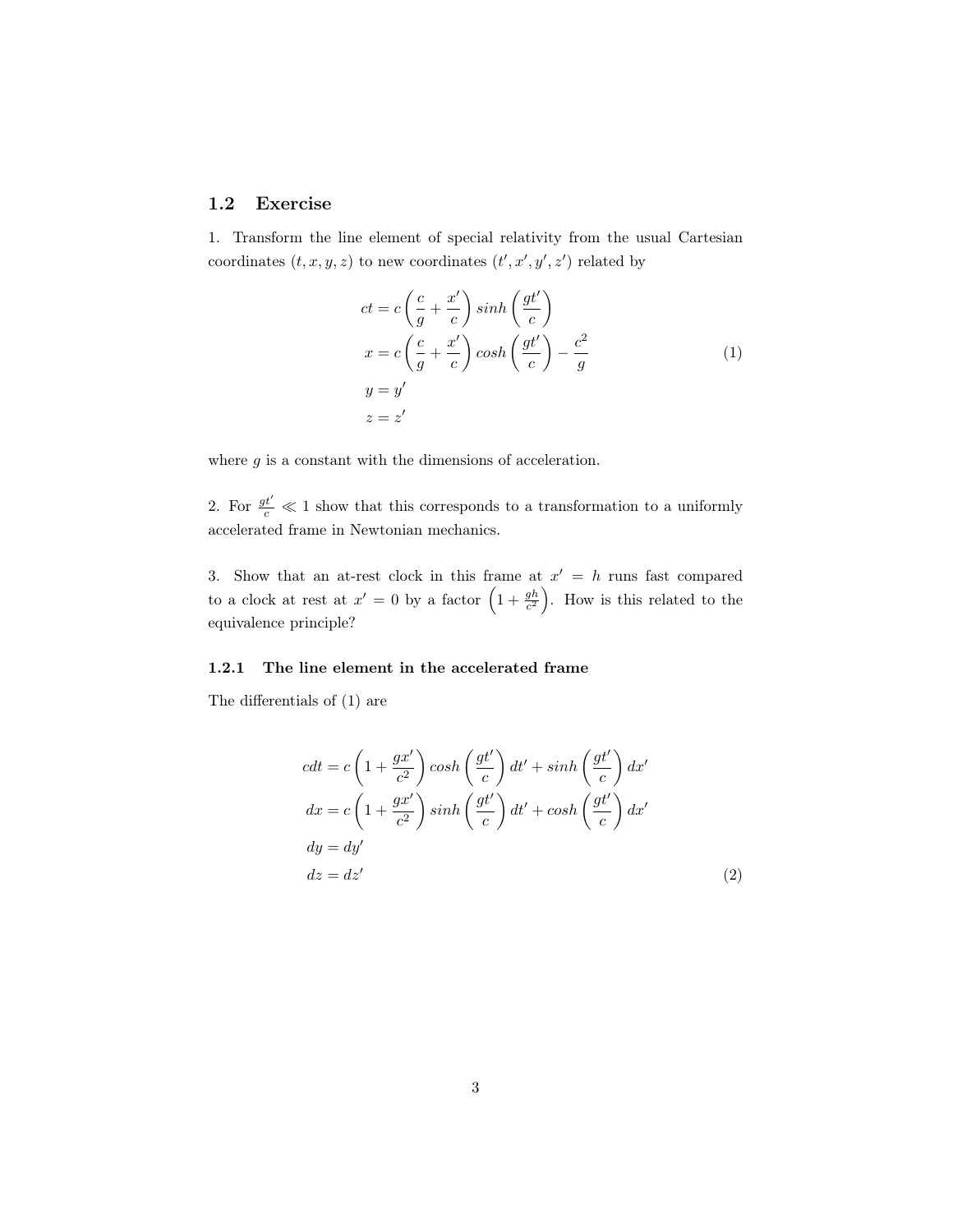The line element is

 $\sqrt{2}$ 

✍

$$
ds^{2} = -(cdt)^{2} + dx^{2} + dy^{2} + dz^{2}
$$
  
=  $-\left(c\left(1 + \frac{gx'}{c^{2}}\right)\cosh\left(\frac{gt'}{c}\right)dt' + \sinh\left(\frac{gt'}{c}\right)dx'\right)^{2}$   
+  $\left(c\left(1 + \frac{gx'}{c^{2}}\right)\sinh\left(\frac{gt'}{c}\right)dt' + \cosh\left(\frac{gt'}{c}\right)dx'\right)^{2} + dy'^{2} + dz'^{2}$   
=  $-c^{2}\left(1 + \frac{gx'}{c^{2}}\right)^{2}\cosh^{2}\left(\frac{gt'}{c}\right)dt'^{2} - \sinh^{2}\left(\frac{gt'}{c}\right)dx'^{2} - 2c\left(1 + \frac{gx'}{c^{2}}\right)\sinh\left(\frac{gt'}{c}\right)\cosh\left(\frac{gt'}{c}\right)dt'dx'$   
+  $c^{2}\left(1 + \frac{gx'}{c^{2}}\right)^{2}\sinh^{2}\left(\frac{gt'}{c}\right)dt'^{2} + \cosh^{2}\left(\frac{gt'}{c}\right)dx'^{2} + 2c\left(1 + \frac{gx'}{c^{2}}\right)\sinh\left(\frac{gt'}{c}\right)\cosh\left(\frac{gt'}{c}\right)dt'dx'$   
+  $dy'^{2} + dz'^{2}$  (3)

<span id="page-3-2"></span>
$$
ds^{2} = -\left(1 + \frac{gx'}{c^{2}}\right)^{2} \left(cdt'\right)^{2} + dx'^{2} + dy'^{2} + dz'^{2}
$$
 (4)

### <span id="page-3-0"></span>1.2.2 Newtonian approximation

For  $\theta \equiv \frac{gt'}{c} \ll 1$ , use approximations  $sinh(\theta) \approx \theta$  and  $cosh(\theta) \approx 1 + \frac{1}{2}\theta^2$ , approximate [\(1\)](#page-2-2)

$$
t \approx \left(\frac{c}{g} + \frac{x'}{c}\right) \left(\frac{gt'}{c}\right) \approx t'
$$
  

$$
x \approx c \left(\frac{c}{g} + \frac{x'}{c}\right) \left(1 + \frac{1}{2} \left(\frac{gt'}{c}\right)^2\right) - \frac{c^2}{g} \approx x' + \frac{1}{2}gt'^2 \approx x' + \frac{1}{2}gt^2 \qquad (5)
$$

This is the Newtonian transformation to an accelerated frame with constant acceleration  $g$  along the  $x$  axis.

#### <span id="page-3-1"></span>1.2.3 Clocks in the accelerated frame

The clocks at rest in the accelerated frame measure the proper time

$$
d\tau^2 = -\frac{1}{c^2}ds^2\tag{6}
$$

with  $dx' = dy' = dz' = 0$ . From [\(4\)](#page-3-2) the proper time is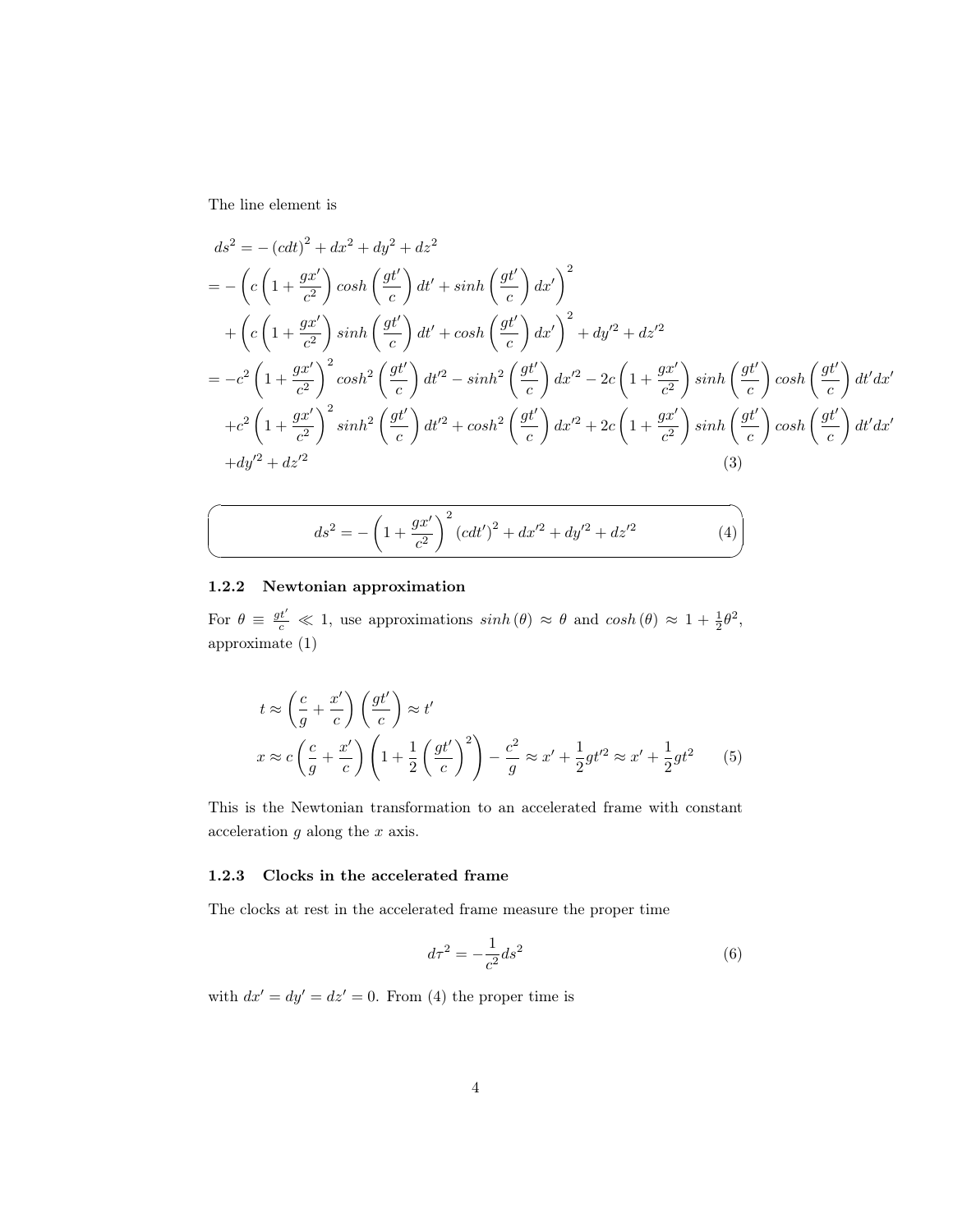<span id="page-4-0"></span>
$$
d\tau = \left(1 + \frac{gx'}{c^2}\right) dt' \tag{7}
$$

So in the accelerated frame  $(t', x', y', z')$  the clocks at rest at different positions x' measure different time intervals, according to [\(7\)](#page-4-0). A clock at rest at  $x' = 0$ measures

$$
d\tau_{x'=0} = dt' \tag{8}
$$

while a clock at rest at  $x' = h$  measures

<span id="page-4-1"></span>
$$
d\tau_{x'=h} = \left(1 + \frac{gh}{c^2}\right)dt'
$$
\n(9)

$$
\frac{d\tau_{x'=h}}{d\tau_{x'=0}} = \left(1 + \frac{gh}{c^2}\right) > 1\tag{10}
$$

Thus, the clock higher up in the accelerated frame runs faster. This is an expression of the equivalence principle. The constant accelerated frame along the positive x-axis with acceleration  $g$  is equivalent to an inertial frame with a gravitational force along the negative  $x'$ -axis, with gravitational potential

<span id="page-4-2"></span>
$$
\phi = gx' \tag{11}
$$

. Clocks in a gravitational field at points A and B tick at different rates according to

$$
d\tau_B = \left(1 + \frac{\phi_B - \phi_A}{c^2}\right) d\tau_A \tag{12}
$$

This is equivalent to [\(10\)](#page-4-1). Also, plug [\(11\)](#page-4-2) into [\(4\)](#page-3-2) and approximate to first order of  $\frac{\phi}{c^2}$  to find the metric of weak static field, suited for low velocity particles

$$
ds^{2} = -\left(1 + \frac{2\phi}{c^{2}}\right)\left(cdt'\right)^{2} + dx'^{2} + dy'^{2} + dz'^{2}
$$
 (13)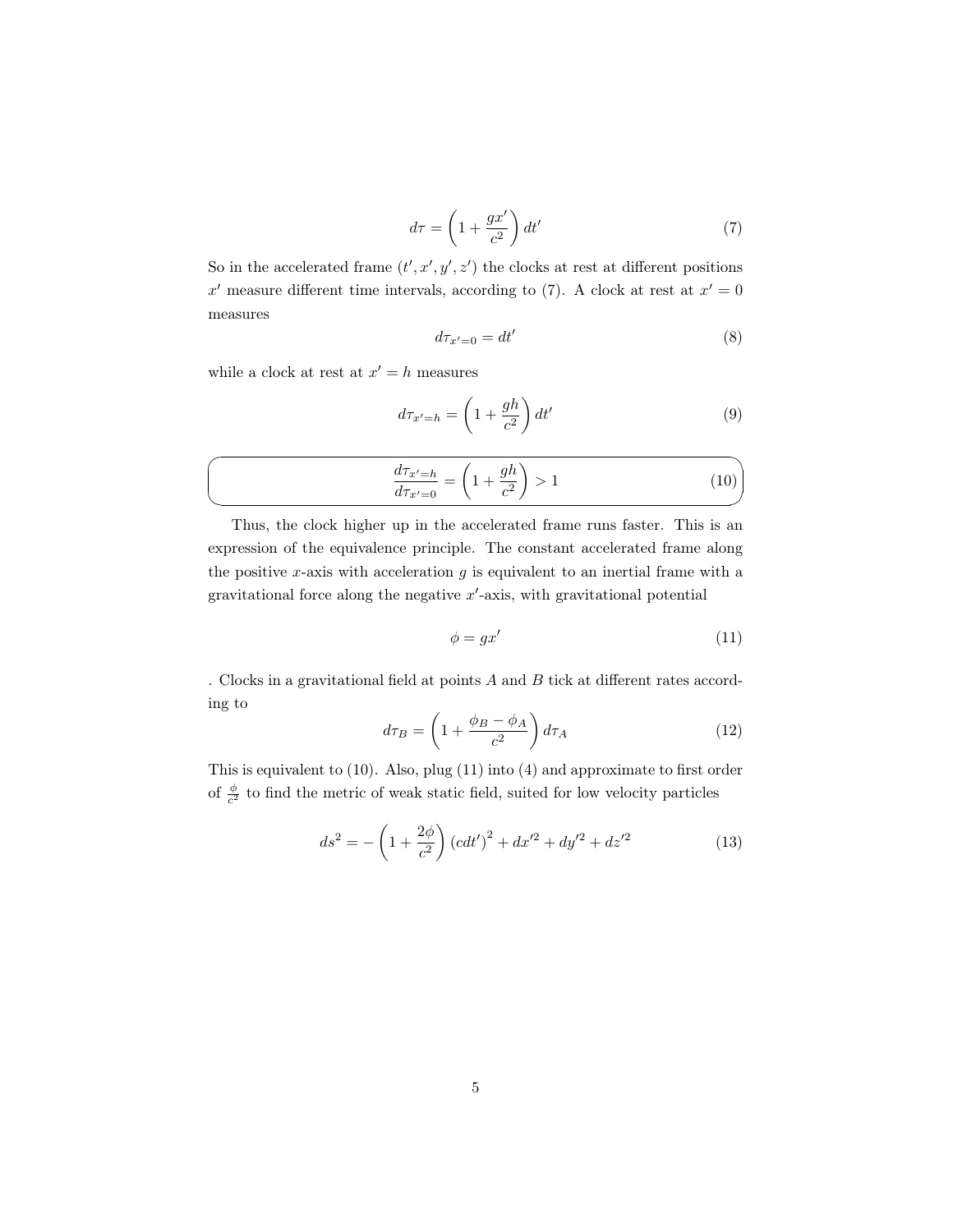### <span id="page-5-0"></span>2 Geodesics

An action  $S[q_i(t), \dot{q}_i(t)]$  is a functional of the coordinates of the particle  $q_i(t)$ and their derivatives (velocities)  $\dot{q}_i(t)$ .

$$
S = \int dt L \tag{14}
$$

The particle moves along a trajectory that extremizes the action  $\delta S = 0$ . The integrand of the action is called a Lagrangian  $L(q_i, \dot{q}_i)$ . Extremizing the action yields the Euler-Lagrange equations for the given Lagrangian

<span id="page-5-5"></span>
$$
\frac{d}{dt}\frac{\partial L}{\partial \dot{q}_i} - \frac{\partial L}{\partial q_i} = 0\tag{15}
$$

These are the equations of motion of the particle.

### <span id="page-5-1"></span>2.1 A Simplified Lagrangian

Free massive particles move between two events in spacetime along worldlines of extremal proper time. These worldlines are geodesics of spacetime, i.e., curves that extremize the proper time/length functional

$$
\tau = \int d\tau = \int \sqrt{-ds^2} = \int \sqrt{-g_{\mu\nu}dx^{\mu}dx^{\nu}} = \int d\lambda \sqrt{-g_{\mu\nu}\frac{dx^{\mu}}{d\lambda}\frac{dx^{\nu}}{d\lambda}} \qquad (16)
$$

where  $x^{\mu}(\lambda)$  is a worldline with some parameter  $\lambda$ , and  $g_{\mu\nu}$  is the metric

$$
ds^2 = g_{\mu\nu} dx^{\mu} dx^{\nu} \tag{17}
$$

Let us denote

<span id="page-5-4"></span>
$$
f \equiv g_{\mu\nu} \frac{dx^{\mu}}{d\lambda} \frac{dx^{\nu}}{d\lambda} \tag{18}
$$

The proper time functional thus has the form

<span id="page-5-3"></span>
$$
\tau = \int d\lambda \sqrt{-f} \tag{19}
$$

The variation looks like

<span id="page-5-2"></span>
$$
\delta \tau = \int d\lambda \delta \sqrt{-f} = -\frac{1}{2} \int d\lambda f^{-\frac{1}{2}} \delta f \tag{20}
$$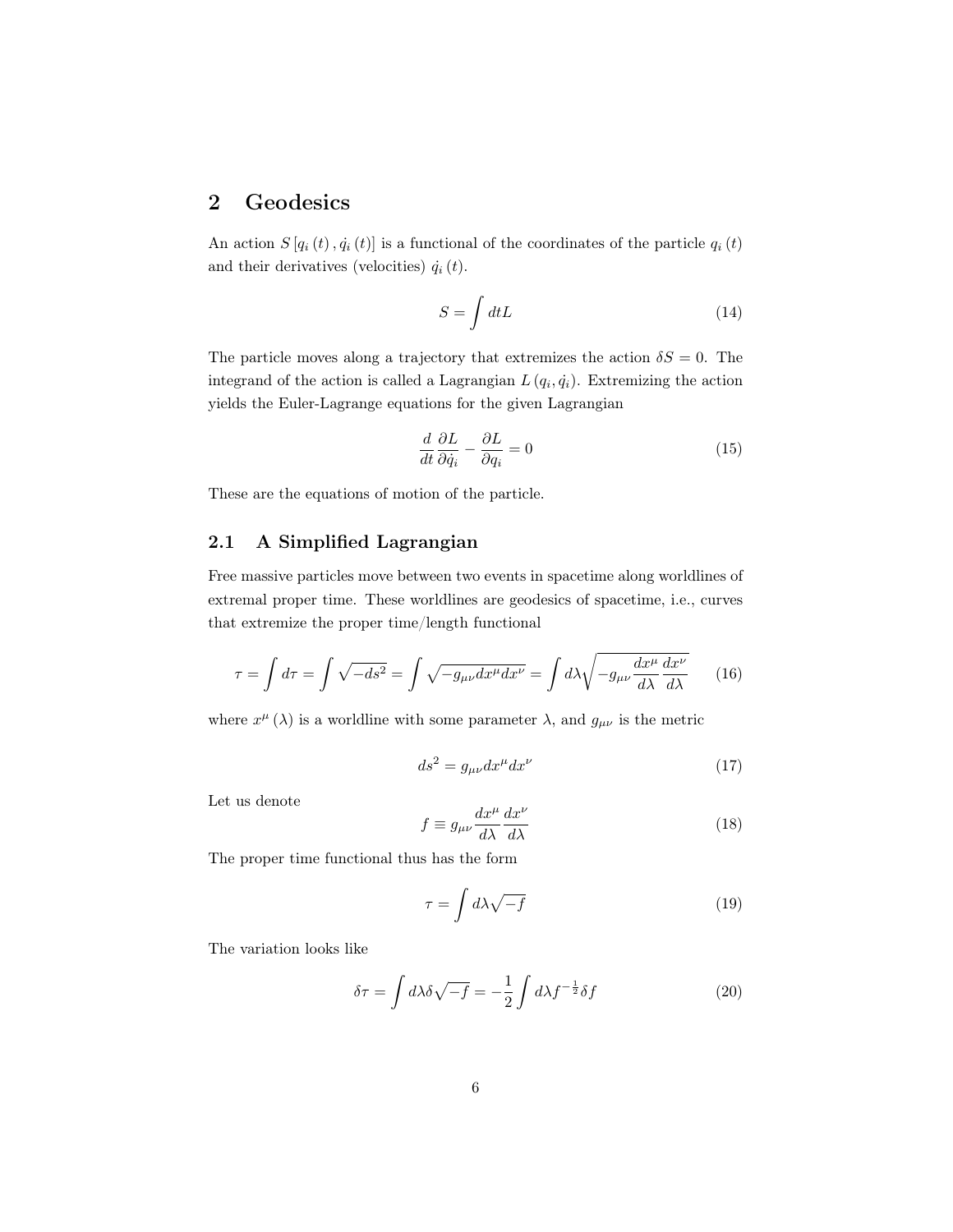It makes things easier if we now specify that our parameter is the proper time  $\tau$  itself, rather than some arbitrary parameter  $\lambda$ . This fixes the value of f,

$$
f = g_{\mu\nu} \frac{dx^{\mu}}{d\tau} \frac{dx^{\nu}}{d\tau} = g_{\mu\nu} U^{\mu} U^{\nu} = -1
$$
\n(21)

From [\(20\)](#page-5-2) we have

$$
\delta \tau = -\frac{1}{2} \int d\tau \delta f \tag{22}
$$

Clearly the following alternative action would have the same variation (up to a minus sign)

<span id="page-6-1"></span>
$$
S = \frac{1}{2} \int d\tau f \tag{23}
$$

$$
\delta S = \frac{1}{2} \int d\tau \delta f \tag{24}
$$

Therefore, a worldline  $x^{\mu}(\tau)$  that extremize [\(23\)](#page-6-1) ( $\delta S = 0$ ) also extremize  $\tau$  [\(19\)](#page-5-3)  $(\delta \tau = 0)$ . Plug f [\(18\)](#page-5-4) into S [\(23\)](#page-6-1) we have the simple action

$$
S = \frac{1}{2} \int d\tau g_{\mu\nu} \frac{dx^{\mu}}{d\tau} \frac{dx^{\nu}}{d\tau}
$$
 (25)

We can use the Lagrangian

☛

 $\searrow$ 

<span id="page-6-2"></span>
$$
L = \frac{1}{2} g_{\mu\nu} \frac{dx^{\mu}}{d\tau} \frac{dx^{\nu}}{d\tau}
$$
 (26)

✟

✠

Which is the form of a kinetic energy of the particle  $(\frac{1}{2}U^2)$  (per unit mass).

### <span id="page-6-0"></span>2.2 Canonical Examples

Let us find the geodesic equation for some common two-dimensional examples. Consider the metric of a 2-sphere in spherical coordinates

$$
ds^2 = d\theta^2 + \sin^2\theta d\phi^2 \tag{27}
$$

where  $\theta$  and  $\phi$  are the polar and azimuthal angles respectively.

Consider also the metric of the Euclidean plane in polar coordinates

$$
ds^2 = dr^2 + r^2 d\theta^2 \tag{28}
$$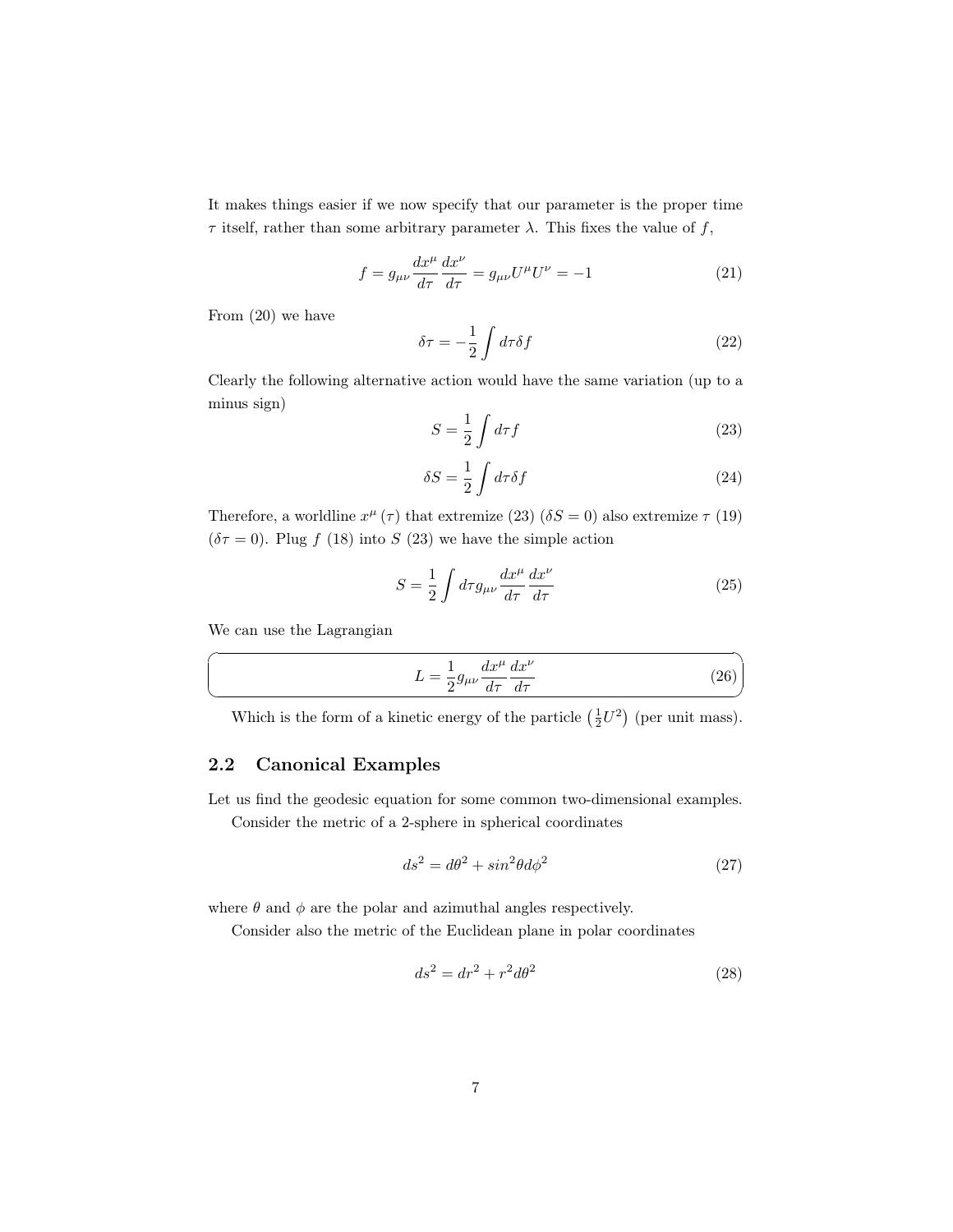It will be efficient to consider a metric of the form

<span id="page-7-0"></span>
$$
ds^2 = d\chi^2 + f\left(\chi\right)^2 d\psi^2\tag{29}
$$

where  $\chi$  and  $\psi$  are some general coordinates, and  $f(\chi)$  is some arbitrary function of the the first coordinate only. [\(29\)](#page-7-0) is a general 2-dimensional diagonal metric which is independent of one of the coordinates.

$$
g_{\mu\nu} = \begin{pmatrix} 1 & 0 \\ 0 & f(\chi)^2 \end{pmatrix} \tag{30}
$$

The Lagrangian [\(26\)](#page-6-2) is

$$
L = \frac{1}{2} \left( \left( \frac{d\chi}{d\tau} \right)^2 + f\left( \chi \right)^2 \left( \frac{d\psi}{d\tau} \right)^2 \right) \tag{31}
$$

The Euler-Lagrange equations [\(15\)](#page-5-5) for the metric [\(29\)](#page-7-0) are

$$
\frac{d}{d\tau}\left(\frac{d\chi}{d\tau}\right) - f\left(\chi\right)f\left(\chi\right)'\left(\frac{d\psi}{d\tau}\right)^2 = 0\tag{32}
$$

<span id="page-7-1"></span>
$$
\frac{d}{d\tau}\left(f\left(\chi\right)^2\frac{d\psi}{d\tau}\right) = 0\tag{33}
$$

 $\psi$  is a cyclic coordinate, and its conjugate momentum (per unit mass)

<span id="page-7-4"></span>
$$
P_{\psi} = f\left(\chi\right)^{2} \frac{d\psi}{d\tau} \tag{34}
$$

is conserved. Open up [\(33\)](#page-7-1)

$$
f^2 \frac{d^2 \psi}{d\tau^2} + 2ff' \frac{d\chi}{d\tau} \frac{d\psi}{d\tau} = 0
$$
\n(35)

The equations of motion are

 $\overline{\phantom{a}}$ 

 $\searrow$ 

<span id="page-7-2"></span>
$$
\frac{d^2\chi}{d\tau^2} - f\left(\chi\right)f\left(\chi\right)' \left(\frac{d\psi}{d\tau}\right)^2 = 0\tag{36}
$$

<span id="page-7-3"></span>
$$
\frac{d^2\psi}{d\tau^2} + 2\frac{f(\chi)'}{f(\chi)}\frac{d\chi}{d\tau}\frac{d\psi}{d\tau} = 0
$$
\n(37)

These geodesic equations for the coordinates  $(\chi, \psi)$  have a "naive" acceleration terms  $\frac{d^2\chi}{d\tau^2}$ ,  $\frac{d^2\psi}{d\tau^2}$  plus additional "corrections", proportional to the coordinates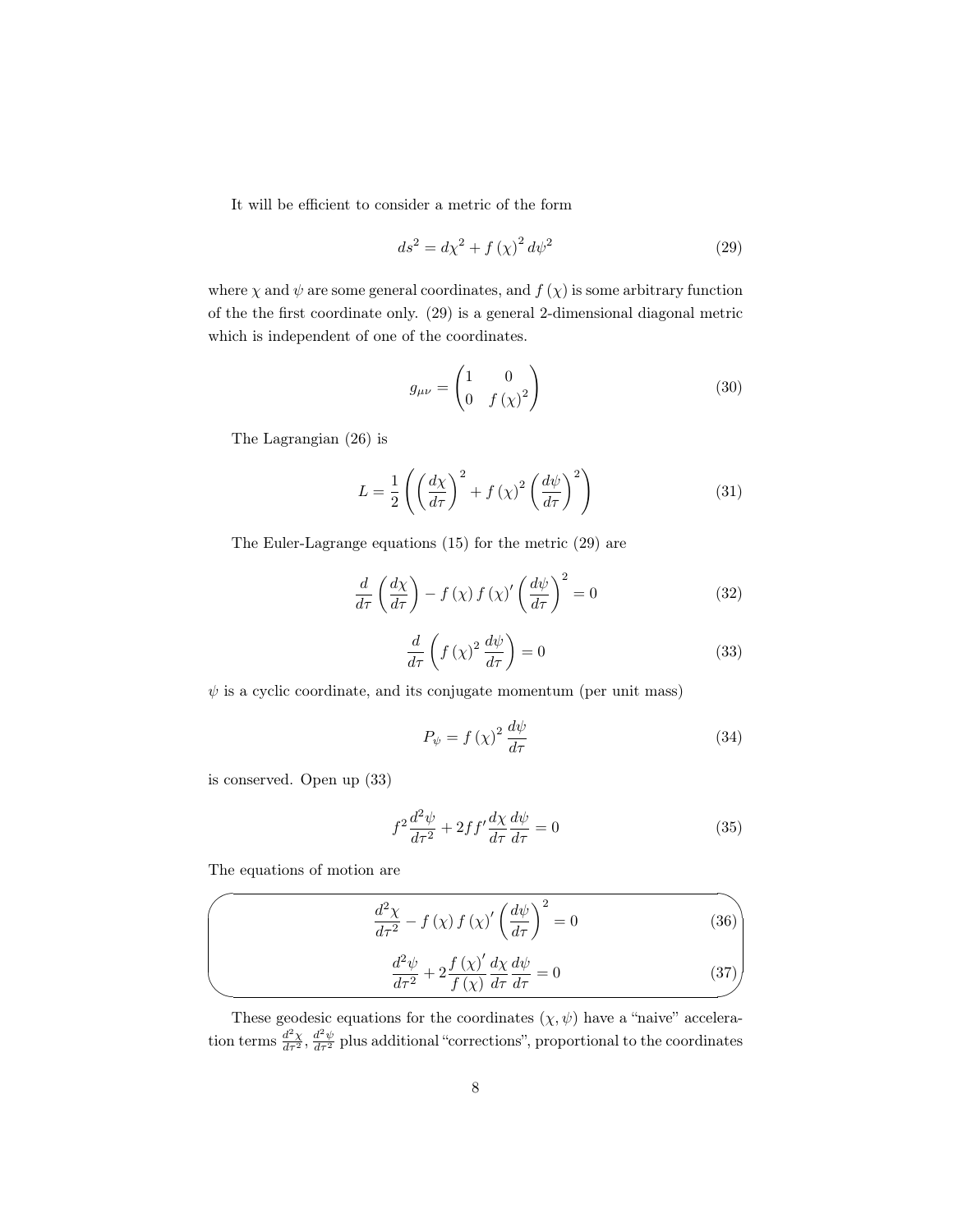velocities. The additional term in [\(36\)](#page-7-2) arise from the implicit dependence of the Lagrangian of the  $\chi$  coordinate. It is like a "force" term derived from a potential, and it has a minus sign. The additional term in [\(37\)](#page-7-3) arise from the implicit dependence of the Lagrangian of the  $\chi$  coordinate, through the motion of the particle in the  $\chi$  direction. It has a plus sign.

#### <span id="page-8-0"></span>2.2.1 The 2-sphere

The metric is

$$
ds^2 = d\theta^2 + \sin^2\theta d\phi^2 \tag{38}
$$

The coordinates are

$$
\chi = \theta \qquad \psi = \phi \tag{39}
$$

$$
f(\theta) = \sin\theta \qquad f(\theta)' = \cos\theta \tag{40}
$$

The equations of motion are

$$
\frac{d^2\theta}{d\tau^2} - sin\theta cos\theta \left(\frac{d\phi}{d\tau}\right)^2 = 0
$$
\n(41)\n
$$
\frac{d^2\phi}{d\tau^2} + 2cot\theta \frac{d\theta}{d\tau} \frac{d\phi}{d\tau} = 0
$$
\n(42)

The solutions are great circles. A simple geodesic to see is the equator  $\theta(\tau) = \frac{\pi}{2}, \phi(\tau) = a + b\tau$ . The motion has constant speed because the choice of the parameter  $\tau$ . The conserved momentum [\(34\)](#page-7-4) is

$$
P_{\phi} = \sin^2 \theta \frac{d\phi}{d\tau} \tag{43}
$$

#### <span id="page-8-1"></span>2.2.2 Polar coordinates

The metric is

$$
ds^2 = dr^2 + r^2 d\theta^2 \tag{44}
$$

The coordinates are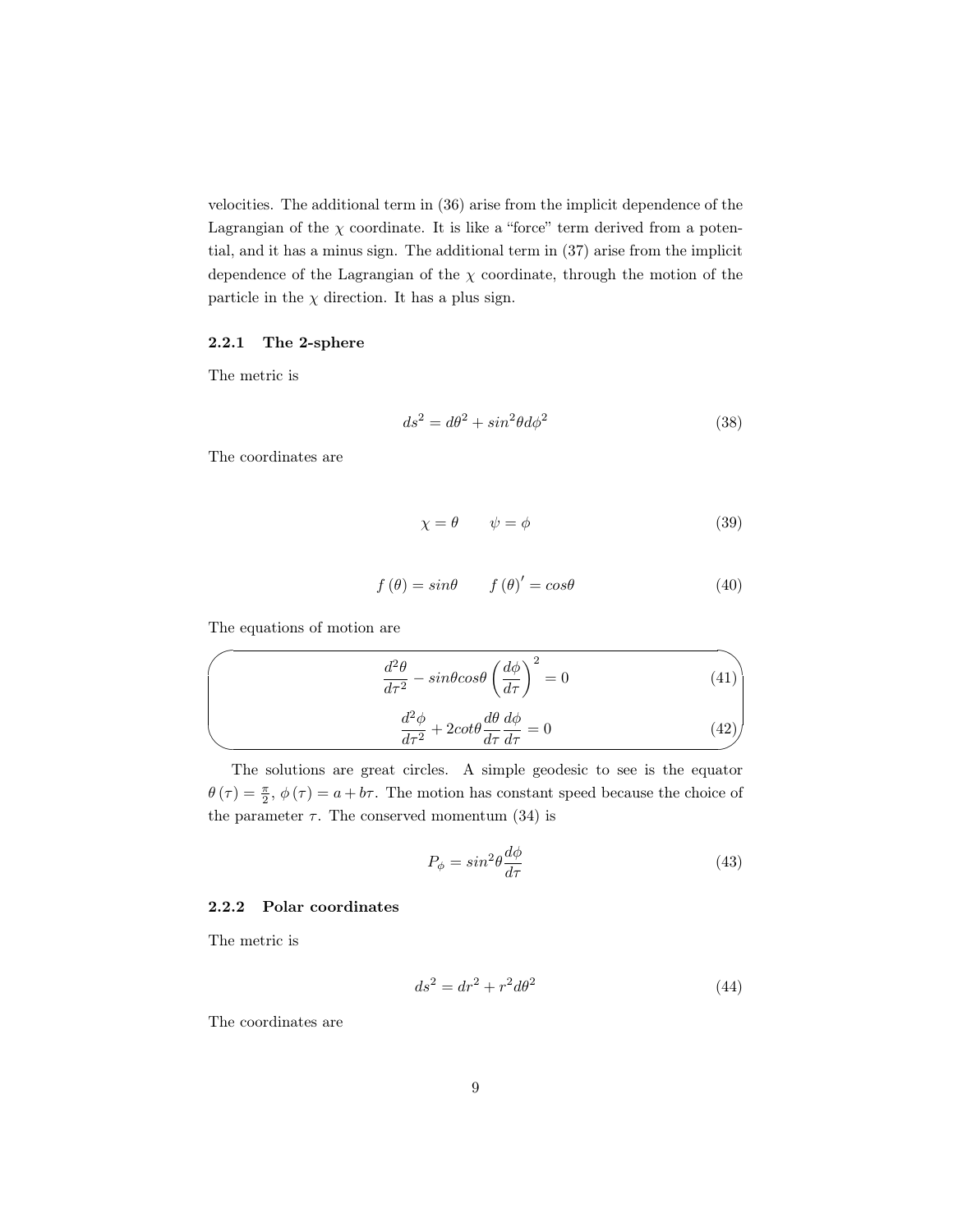$$
\chi = r \qquad \psi = \theta \tag{45}
$$

<span id="page-9-0"></span>
$$
f(r) = r \qquad f(r)' = 1 \tag{46}
$$

The equations of motion are

 $\overline{\phantom{a}}$ 

✣

$$
\frac{d^2r}{d\tau^2} - r\left(\frac{d\theta}{d\tau}\right)^2 = 0
$$
\n
$$
\frac{d^2\theta}{d\tau^2} + \frac{2}{r}\frac{dr}{d\tau}\frac{d\theta}{d\tau} = 0
$$
\n(48)

These equations should be very familiar. Recall that in polar coordinates and orthonormal polar basis, the acceleration vector is

<span id="page-9-1"></span>
$$
\boldsymbol{a} = a_r \hat{r} + a_t \hat{\theta} \tag{49}
$$

The radial and tangential accelerations are

$$
a_r = \ddot{r} - r\dot{\theta}^2
$$
  

$$
a_t = r\ddot{\theta} + 2\dot{r}\dot{\theta}
$$
 (50)

The geodesic equations [\(47\)](#page-9-0),[\(48\)](#page-9-1) are nothing but

$$
a_r = 0
$$
  

$$
\frac{1}{r}a_t = 0
$$
 (51)

i.e., motion with no acceleration

$$
a = 0 \tag{52}
$$

namely, a uniform motion along a straight line in the plane.

The conserved momentum [\(34\)](#page-7-4) is

$$
P_{\theta} = r^2 \frac{d\theta}{d\tau} \tag{53}
$$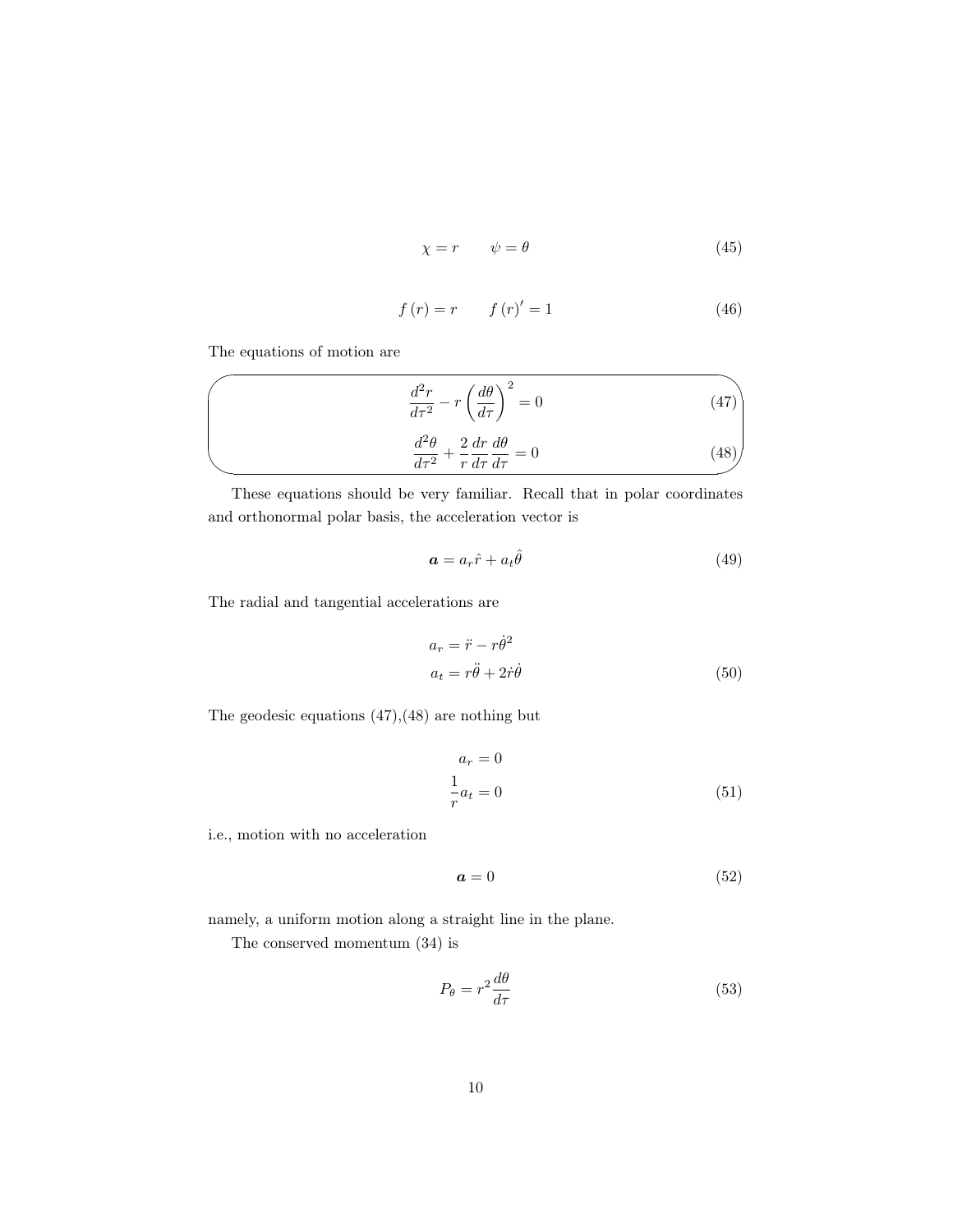### <span id="page-10-0"></span>3 Satellite Synchronization

### <span id="page-10-1"></span>3.1 Exercise

A satellite orbit the earth in a circular motion of radius r. What should that radius be so that the clock on the satellite would be synchronized with a clock on earth? Neglect the earth rotation, and calculate for leading order of weak static field  $\frac{\phi}{c^2} \ll 1$  and slow velocity  $\frac{v^2}{c^2}$  $\frac{v^2}{c^2} \ll 1.$ 

Solution:

The metric of a weak static field is

$$
ds^{2} = -\left(1 + \frac{2\phi}{c^{2}}\right)(cdt)^{2} + \left(1 - \frac{2\phi}{c^{2}}\right)(dx^{2} + dy^{2} + dz^{2})
$$
(54)

The proper time squared is

$$
d\tau^2 = -\frac{1}{c^2}ds^2 = \left(1 + \frac{2\phi}{c^2}\right)dt^2 - \frac{1}{c^2}\left(1 - \frac{2\phi}{c^2}\right)\left(dx^2 + dy^2 + dz^2\right)
$$
  
\n
$$
= \left[\left(1 + \frac{2\phi}{c^2}\right) - \frac{1}{c^2}\left(1 - \frac{2\phi}{c^2}\right)\left(\left(\frac{dx}{dt}\right)^2 + \left(\frac{dy}{dt}\right)^2 + \left(\frac{dz}{dt}\right)^2\right)\right]dt^2
$$
  
\n
$$
= \left(\left(1 + \frac{2\phi}{c^2}\right) - \frac{1}{c^2}\left(1 - \frac{2\phi}{c^2}\right)v^2\right)dt^2
$$
  
\n
$$
\approx \left(\left(1 + \frac{2\phi}{c^2}\right) - \frac{v^2}{c^2}\right)dt^2
$$
(55)

The proper time is

 $\overline{\phantom{0}}$ 

✍

<span id="page-10-2"></span>
$$
d\tau = \left(1 + \frac{2\phi}{c^2} - \frac{v^2}{c^2}\right)^{\frac{1}{2}} dt \approx \left(1 + \frac{\phi}{c^2} - \frac{v^2}{2c^2}\right) dt \tag{56}
$$

$$
d\tau = \left(1 - \frac{1}{c^2} \left(\frac{1}{2} \mathbf{v}^2 - \phi\right)\right) dt \tag{57}
$$

The potential on earth is

$$
\phi = -\frac{GM}{R} \tag{58}
$$

where  $M$  is the mass of earth,  $R$  is the earth radius and  $G$  is Newton's gravitational constant. The observer on earth is at rest  $v^2 = 0$  relative to the inertial frame  $(t, x, y, z)$  (we neglect the earth rotation and motion). Plug into [\(57\)](#page-10-2) we